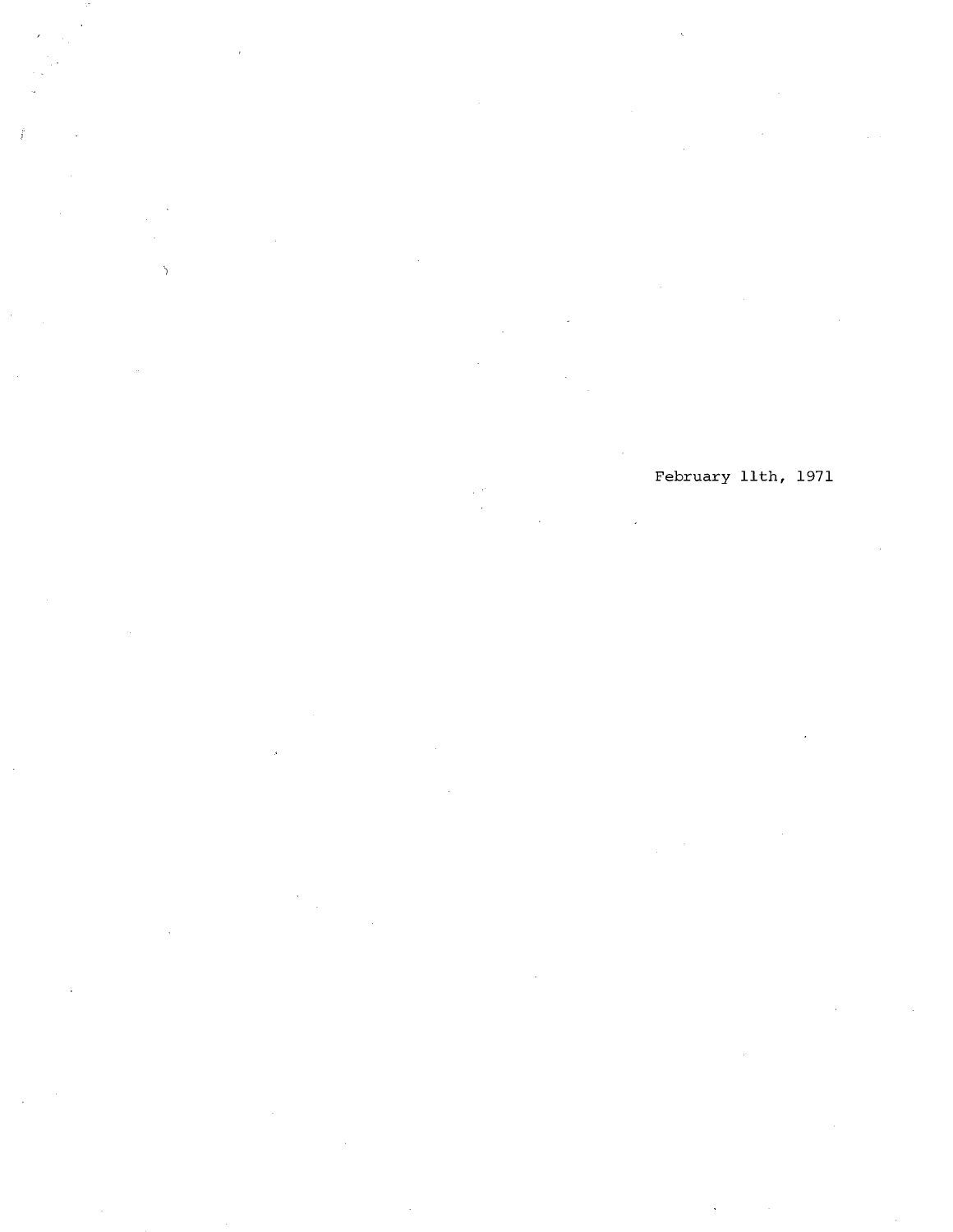Minutes of the third meeting of the Executive Committee of Faculty Council held on Thursday, February 11th, 1971 in Room. 250 Allen Building at 2:40 p.m.

Members present: Drs. R. D. Connor (Chairman), G. Woods, G. Dunn, J. Reid, D. McKinnon, J. Vail, J. Sverine, M. Kettner, P. Isaac, I. Cooke, Mr. D. Sutherland. (11) G. Richardson (Secretary).

#### Minutes of the Two Previous Meetings. 1.

The minutes of the first meeting held on January 19th, 1971 having been duly circulated were approved. Reid (Dunn).

With regard to the minutes of the January 28th, 1971 meeting, some discussion ensued as to whether or not they were clear enough regarding the right of a student to appear before the Student Standing Committee during the presentation of his appeal. It was the feeling of Dr. Kettner that this point should be stated in a more precise way in the minutes and: he was willing to make a motion to the fact. However, it was decided that because the terms of reference of the Student Standing Committee had to ultimately be approved by the Executive, this matter would be passed on to them with the reminder that it should be contained within their terms of reference. Dr. Dunn who is a member of both committees was to bring this matter before the Student Standing Committee.

Following this discussion the minutes of the January 28th, 1971 meeting were approved. Reid (McKinnon).

#### $2.$ Matters Arising From the Minutes.

There was no business arising from the minutes.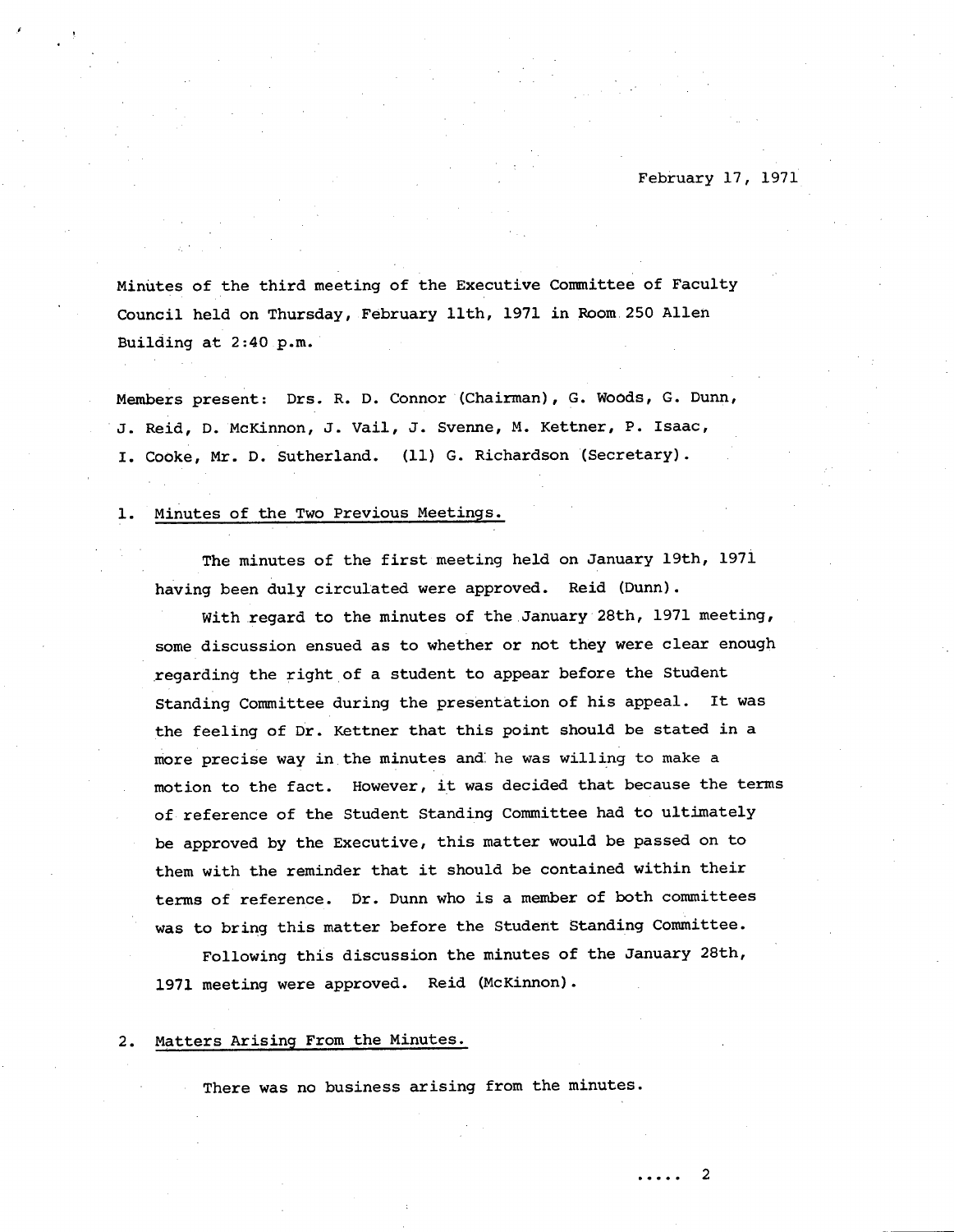## 3. Computer Science 305 Acceptability for Entrance.

The University of Manitoba has been requested to include Computer Science 305 on its list of courses approved by Senate for purposes of admission. The course has been examined by a sub-committee of the Senate Admissions Committee and it recommended that it be added to Senate's list of subjects approved for admissions. It further recommended that this course not serve as one of the "300 Level" courses. To find out whether individual faculties and schools would accept the course for admission into their program, the sub-committee recommended that the Senate Executive forward this report to each for reply.

It was at this point that the Chairman asked whether the Science Executive Committee would recommend to Faculty Council that Computer Science 305 be one of the non 300 Level courses acceptable for admission in the Faculty of Science.

It was requested by Dr. Svenne that this Committee defer its decision to the next Executive meeting thus giving the members more' time to study the report. This was agreed upon. In the meantime the Secretary was requested to have extra copies of the complete report available in his office for examination by those members who so wished.

### 5. Mature Student Admission to Science.

It was at this point that Dean Cooke joined the meeting.

It has been requested by Senate that each faculty and school state its Mature Student Regulations, for next session (i.e. 1971- 1972 regular session). The Chairman explained to the members that a mature student was one who had reached the age of 21 years, who does not have the formal Grade XII requirements, who has never attended a university or college before and who is a resident of the Province of Manitoba. He explained that Senate, through a Mature Student Sub-Committee has attempted to standardize its Mature Student Regulations. No longer will a mature student be

. . . . . 3

-2-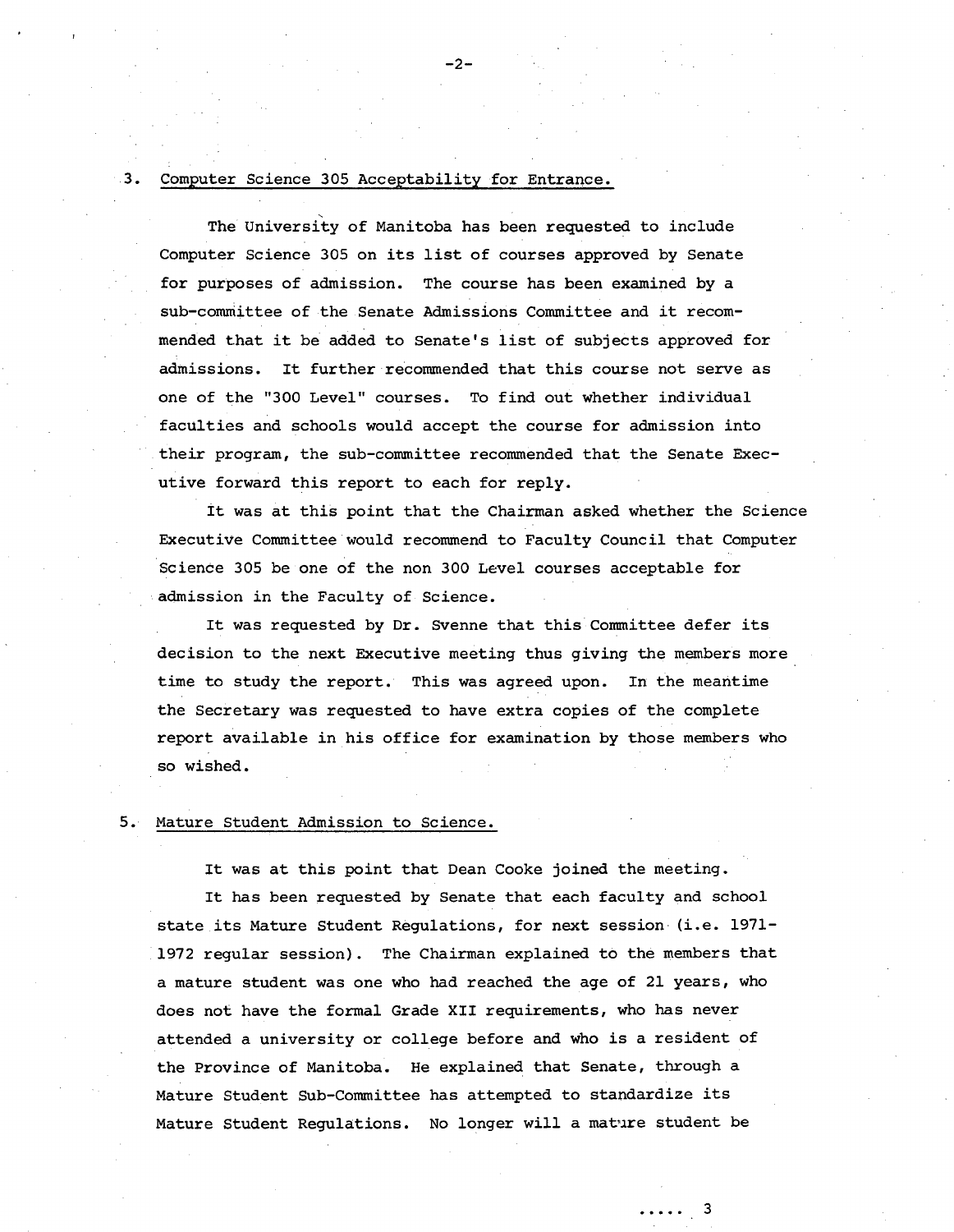able to enter a faculty or school via the two route system (i.e. test route and two course route). Both these have been dropped and in its place a mature student can take a program of five full courses (fewer than five if he wishes) in his first year. He will be evaluated after the examination series in which he has written his fourth exam and must attain a G.P.A. of 1.5 on the best four examinations. If he does not meet this, he will be required to withdraw from university; if he does meet this, then he will be permitted to proceed as any regularly admitted student. Those mature students who are required to withdraw will no longer have the right to reapply after two years. Such a student however may petition for readmission.

The Chairman read the current Faculty Mature Student Regulations which state:

> "the Faculty of Science will admit mature students who have no Grade XII standing".

The Chairman requested the Executive Committee to recommend what it thought next years regulations should be.

The following motion was put forth, Vail (Kettner):

"that the Science Executive Committee recommend the same Mature Student Regulations as last year."

CARRIED nem.con.

### 4. Admission to Science.

Similarly, with regard to the General Faculty Admission Requirements, Senate had requested a statement from each faculty regarding next falls regulations.

The Chairman explained the unworkable situation now found in the admissions "Wall Chart" and how for the past three years he has had to approach Senate asking for a waiver of Note #3 of the regulations because of the impossible condition it has created.

-3-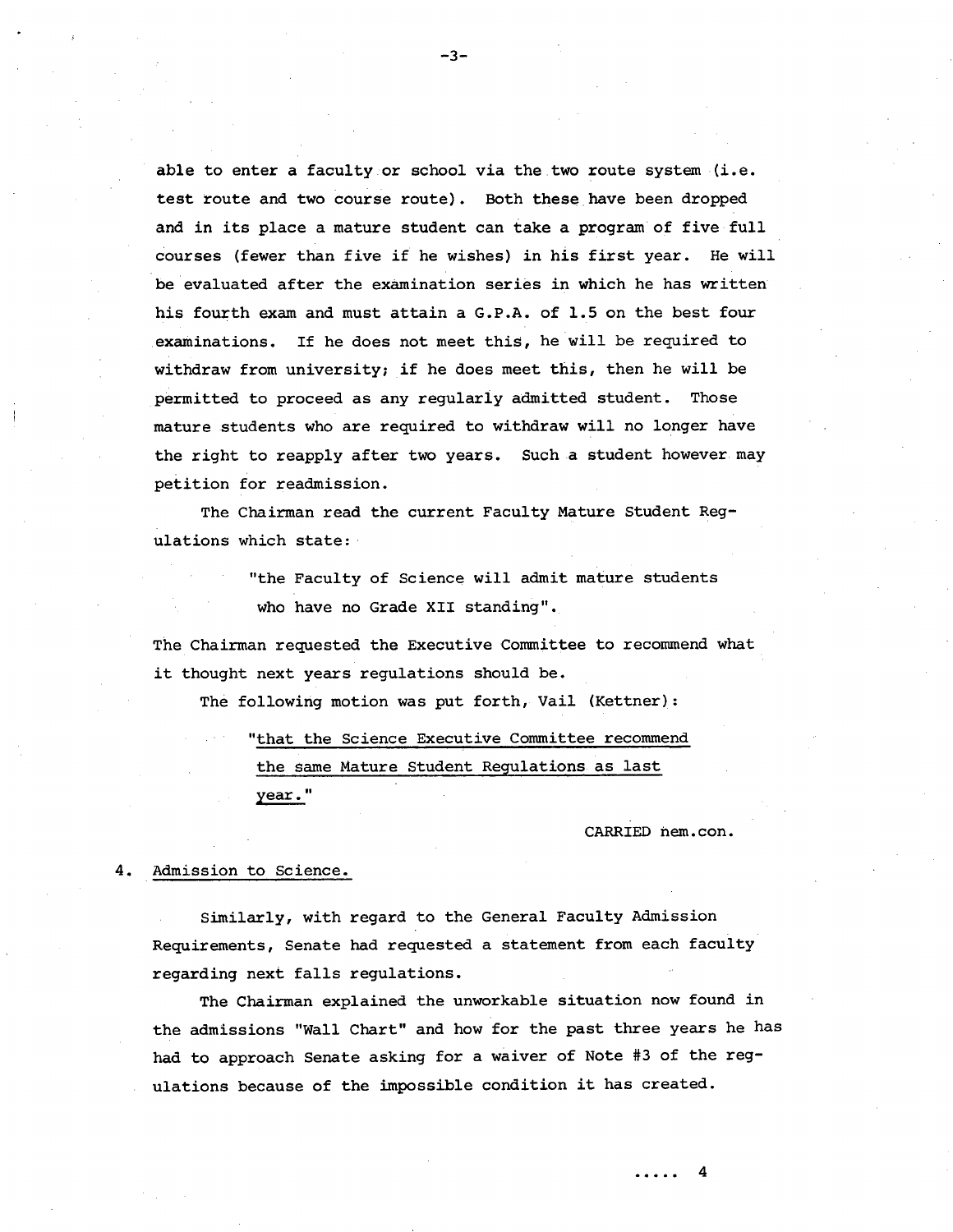The Chairman then explained his proposed admission regulation for the Faculty, which was originally drawn up in November 1968, and outlined the various committees and councils through which this proposal had proceeded. He explained that there was little that could be done about such a major change in regulations for next fall because of the deadline that had been imposed (May of the year before the Fall Term). He did conclude however, by saying that the notes to the regulations for this coming fall as outlined on the 'Chart' could be modified and made more viable at this time.

In the discussion that followed it was the feeling of some members that Science should drop the faculty regulations and let the departments sort out their own students. It was felt that the departments should be required to "bend" somewhat and provide different courses for those students with and without the Grade XII prerequisites.

It was learned that the nationwide S.A.C.U. tests will be written for the next two years in an attempt to measure their predictive value for a student going into first year. It was Dean Cooke's feeling that the best predictor of a student's performance in first year was the Board Examinations (which have been dropped by the Department of Education) coupled with the Grade XII average of the student. It was his opinion that the S.A.C.U. tests would not measure up to these and unlesschanged would eventually be dropped.

It was queried by some members why the University did not have its own entrance examination, to which the Chairman outlined the cost of operating such a program.

There was some concern expressed by the fact that should the admission regulations be liberalized then it would be necessary to extend our counselling service. The Chairman explained the current advisory service offered to students now in first year Science and stated that the extended counselling which was required would be the kind which. involved visiting high schools.

-4-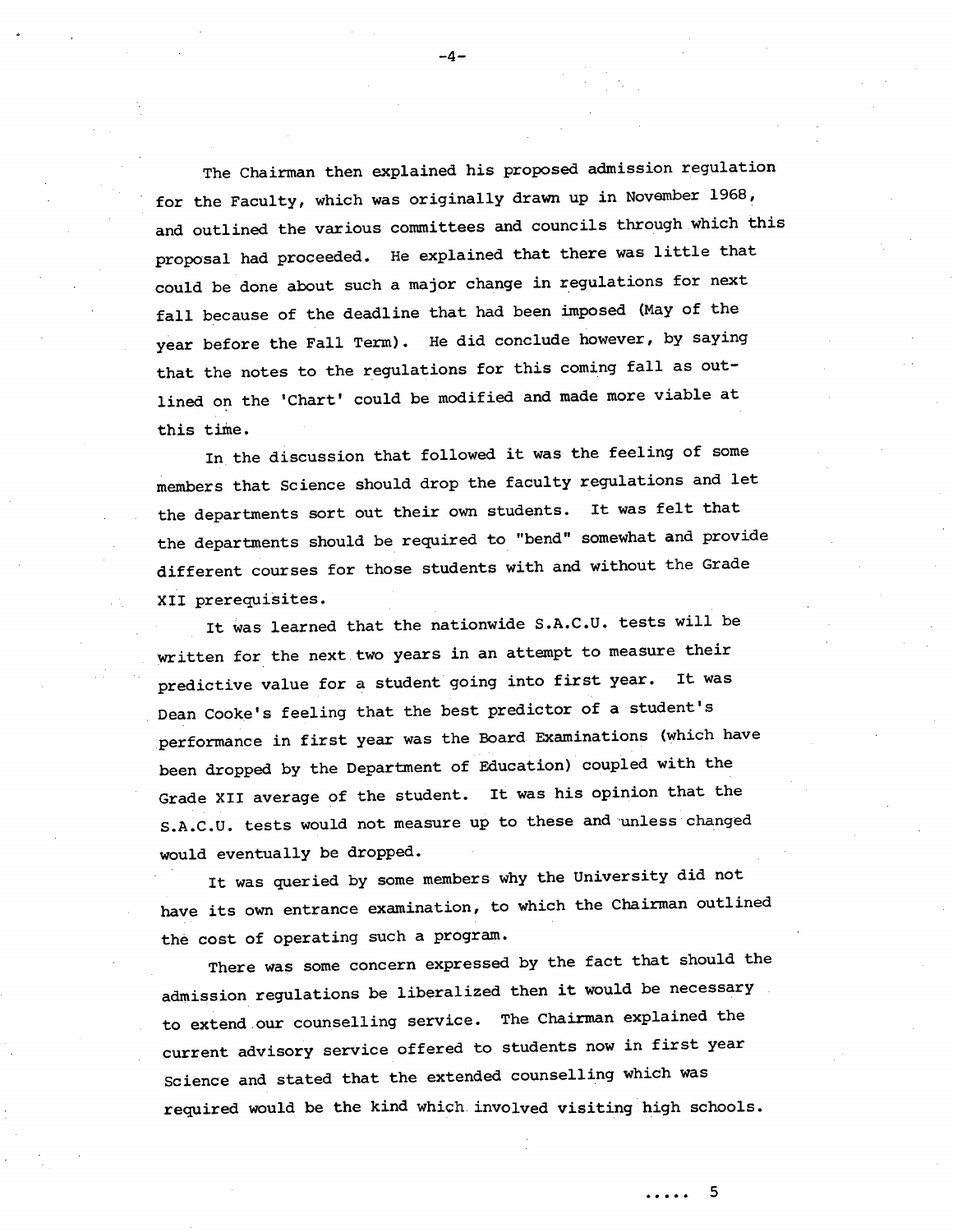In addition to our current advisory program, the Faculty offers an extensive orientation program to the intending first year student.

Although the Chairman re-iterated that he didn't think a major admission change could be made at this time, the following motion was forwarded by Dean Cooke (Svenne):

"because we consider that Mathematics, Physics, and Chemistry are fundamental to Science, we therefore\_ strongly recommend that students entering the Faculty of Science take at least two of these but we will accept students with a minimum of five courses, with at least three at the 300 level".

This motion met with a mixed reaction on the part of the Committee. An alternative motion was suggested by Dr. Kettner namely:

# "that Grade XII high school students must have three science courses one of which is Mathematics".

Neither of these two motions were voted upon but they were to serve as "notice of motions" for the next Executive Meeting. With regard to the current regulations for the Faculty of Science which appear on the admission's "Wall Chart" Dr. Reid (Cooks) proposed the following motion:

"1. that we delete the second sentence in Note #3 - that is 'However these students must pass Grade XII Physics before proceeding to second year courses in Geology and the Biological Sciences, Botany, Microbiology and Zoology'.

that Note #1 be retained as appears on the chart.

that Note #2 be changed to read;

'Students entering Science should bear in mind department requirements for entry in 120 level (first year) courses.